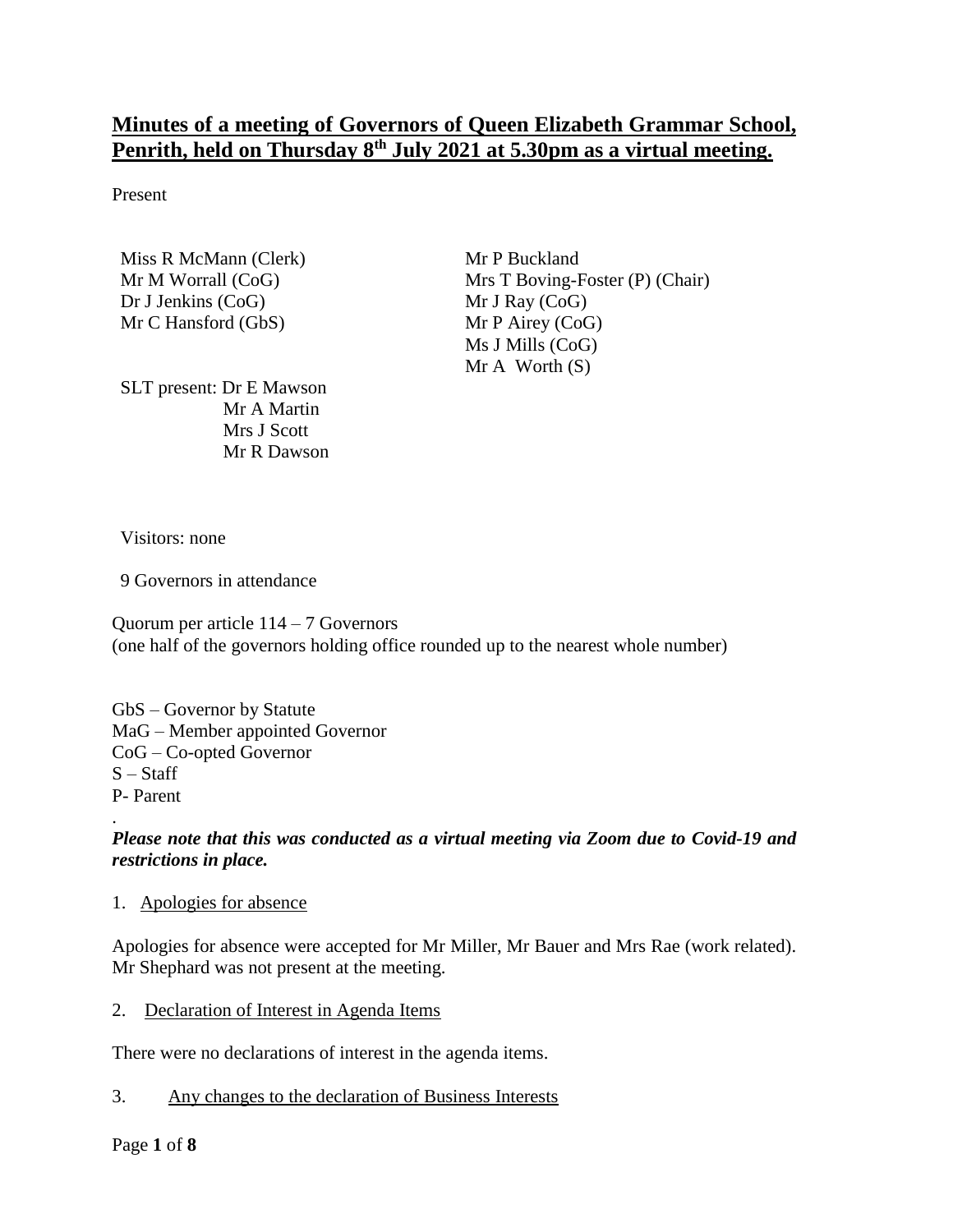There were no changes to the declaration of interests.

### 4. Minutes of the Governors Meeting Held May 2021

It was unanimously agreed that the minutes were a true record and Mrs Boving-Foster will sign these as soon as practicable under the circumstances.

#### 5. Matters Arising

It was noted that the Behaviour and Anti-Bullying Policy will be updated as soon as it is practicable.

### 6. Minutes from the Education and Standards Committee held June 2021.

It was agreed prior to the meeting that Governors would read the previously circulated minutes and bring any questions or comments to the meeting in the interests of giving more time to other items. There were no questions or comments.

### 7. Minutes of the Finance and Pay Committee held June 2021.

As above. There were no questions or comments.

#### 8. Three Year Budget

This would normally be on the Finance agenda but due to the pressures and time spent PCR testing it has come to this meeting, as it needs to be submitted to the EFSA. The budget had been previously circulated with the extensive notes as below:

- *1. Income is divided into two boxes, the first box is DFE Revenue Income and this income is guaranteed for the year 2021/22 as the school has now received the funding information from the DFE.*
- *2. The second box is revenue that will need to be generated by the school. This much smaller amount of income has been calculated cautiously taking into consideration the data currently available for example the very slow uptake of outside bookings in the current climate.*
- *3. Student numbers for each year are included at the top of the income box and shows that the school population continues to grow in years 2021/22 and 2022/23 when capacity will have been reached in Years 7 to 11.*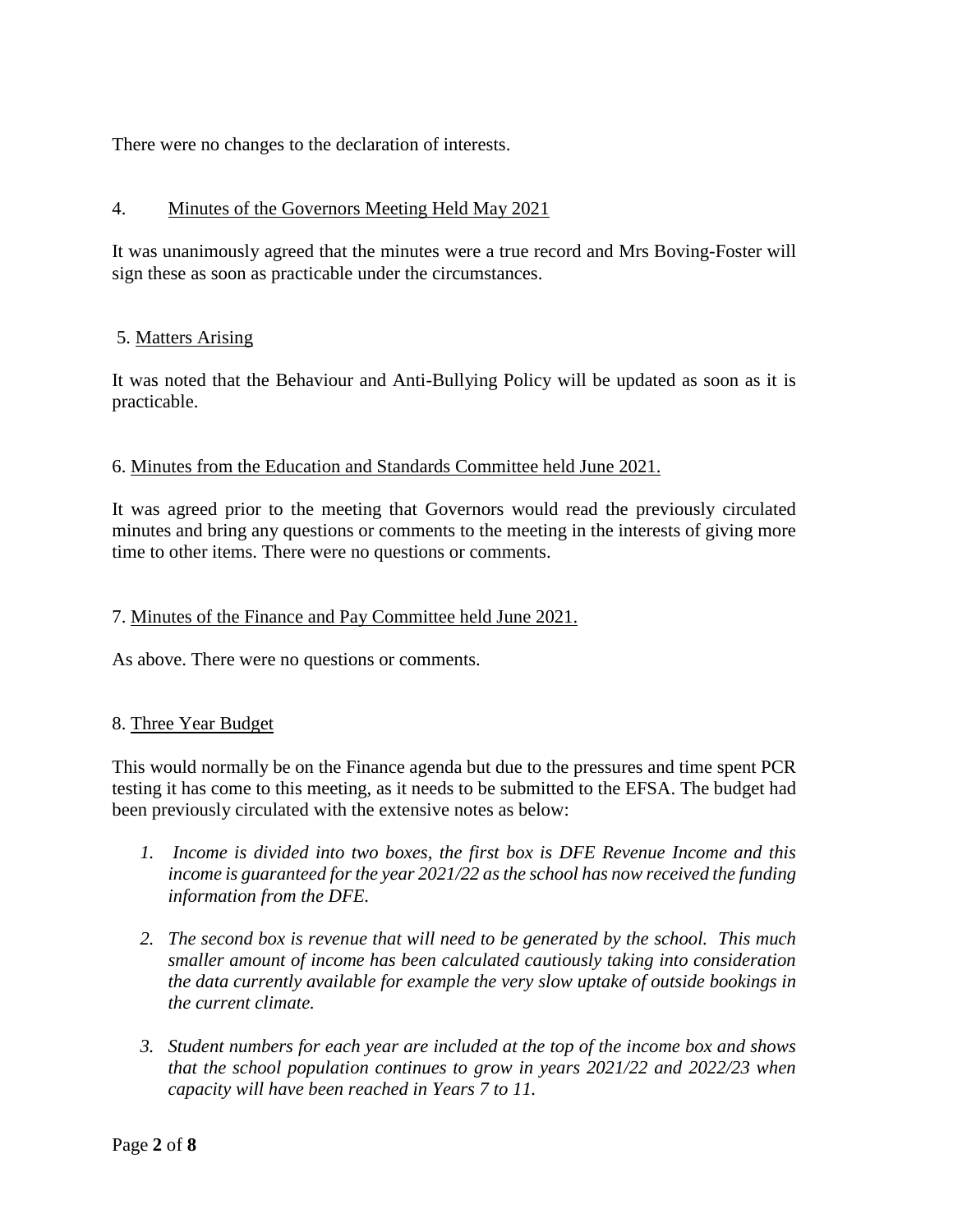- *4. A detailed line by line explanation of the costs has been included on the assumptions page and has followed the national guidance provided by various sources.*
- *5. Increase in headcount for staff have been added to each year in the expenditure section and is also included on the Student Numbers spreadsheet*
- *6. Teacher Salaries have not been increased in 2021/22 but a 2% pay increase has been include in Years 2 and 3*
- *7. Support Salaries have been increased by 1.5% in all 3 years*
- *8. Currently the school has not been advised of any expected pension increases for either staff or the school*
- *9. The suggested uplift for pay and prices is 2% and this has been adopted where appropriate in 2021/22. Exceptions to this are some site costs where the school continues to catch up and staff development*
- *10. Costs have been uplifted by as much as 10% in 2022/23 and by an average of 3% in 2023/24.*
- *11. The school returns a healthy surplus across the 3 Years*

# *QEGS has put together a sensitive and prudent budget.*

Mrs Boving-Foster highlighted that she and Mr Ray had looked at the budget with great depth and scrutiny prior to this meeting and were happy with it. Mr Ray added that in the coming year (2021/22), recruitment is more cost effective as staff lower in the pay scales have been employed and this is followed by an assumption in the budget that in the following two years this cost will perhaps increase as teachers with more experience may well be recruited.

Mr Worth queried the lettings income for 2023 and 2024 at £20,000 and £27,000 respectively, and whether this was a normal figure. Mrs Scott answered that £27,000 is the expected figure on a normal year. However, due to Covid-19 it is a struggle to achieve such figures and thus thought it best to be prudent in the budget.

### **A vote was taken and it was unanimously agreed to accept the budget as circulated with no changes. Governors are happy that it is submitted to the EFSA.**

#### 9. Amended and Strengthened Vision

It was noted that after the last meeting, Mr Martin highlighted that all protected characteristics should be incorporated into the school vision and not just sexism and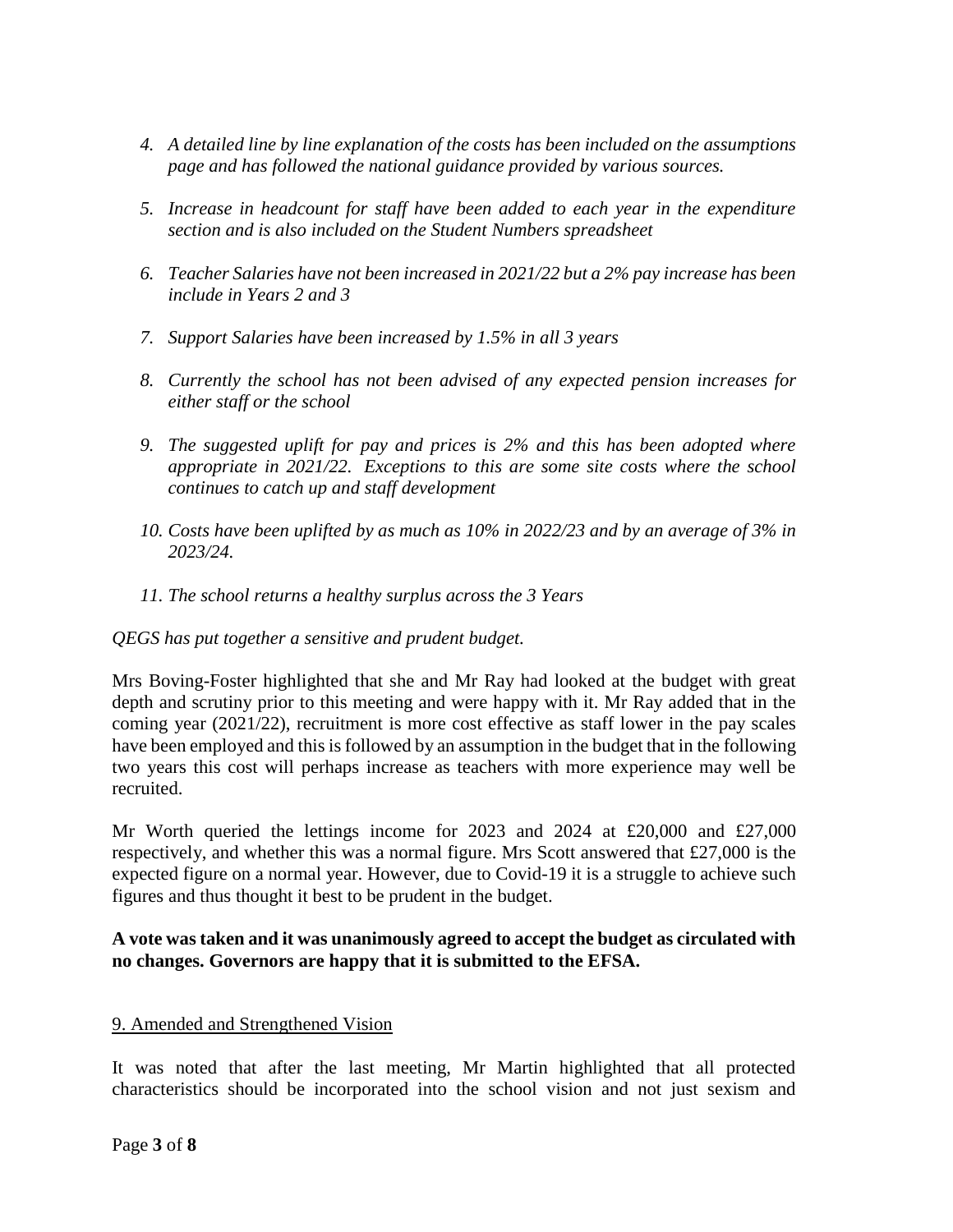transgender as discussed in the May Full Governors' meeting. Therefore, additions have been made to the school's vision under point 3 (aims). Mr Buckland was confident that this meets all requirements and invited any questions. Mr Worrall said that he feels that the school has gone about this in the right way, as opposed to amending every single policy – it is a good outcome that strengthens the vision of the school. Mrs Boving-Foster agreed with this approach also saying it strengthens the school.

# **It was unanimously agreed to accept these inclusions with no changes.**

# 10. SIP & Outline for 2021/22

Mrs Boving-Foster introduced this stating that on a normal year, there would be much more discussion on this; but Covid-19 has impacted on what can be achieved. Therefore, the SLT have given a status update and outlined the priorities for 2021/22. This will be looked at again in the first Full Governors' meeting in October 2021.

Mr Buckland said that although a number of items will be carried over into next term, (for example the Behaviour Policy), a lot of progress has been made despite the circumstances. It was noted that the SLT restructure was a significant achievement in time for next year. The intention is also to integrate Heads of Year and tutors more into academic matters / progress of the students. Questions and comments were as follows:

- *Under section 4b (Student Voice) it would be good to feedback to the students the progress made and do more next year (JJ).* Progress has been made in the canteen and there is no single-use plastic anymore (JS). **This will be added in / fed back.**
- *With regards to the Heads of Year integrating more into the academic side of progress, will this increase their workload (AW)?* Hopefully this will not be the case as Heads of Year are largely already doing this. The biggest challenge will be with tutors but they are already aware of this and it is not a massive change (PB).
- *Will making admissions more inclusive be carried over to next year – would like for this* to be included so that do not lose sight of this under the caveat that it will be done if there *is capacity (TBF)?* Will see how things go at the start of the year. Very keen to do this (PB). **Mr Buckland will add this in as per Mrs Boving-Foster's suggestion.**

Mrs Boving-Foster concluded this item by saying she hopes that Governors will monitor certain areas of the SIP when the plan is much clearer. Dr Jenkins added that next year there are plans to complete the SEN self-assessment from the National Association for SEND.

#### 11. I.T Vision

The presentation made by Mr Dawson in the June Education and Standards meeting was circulated to all Governors ahead of this meeting and thus, this is a chance to discuss / ask questions before taking a vote. The questions to Mr Dawson were as follows: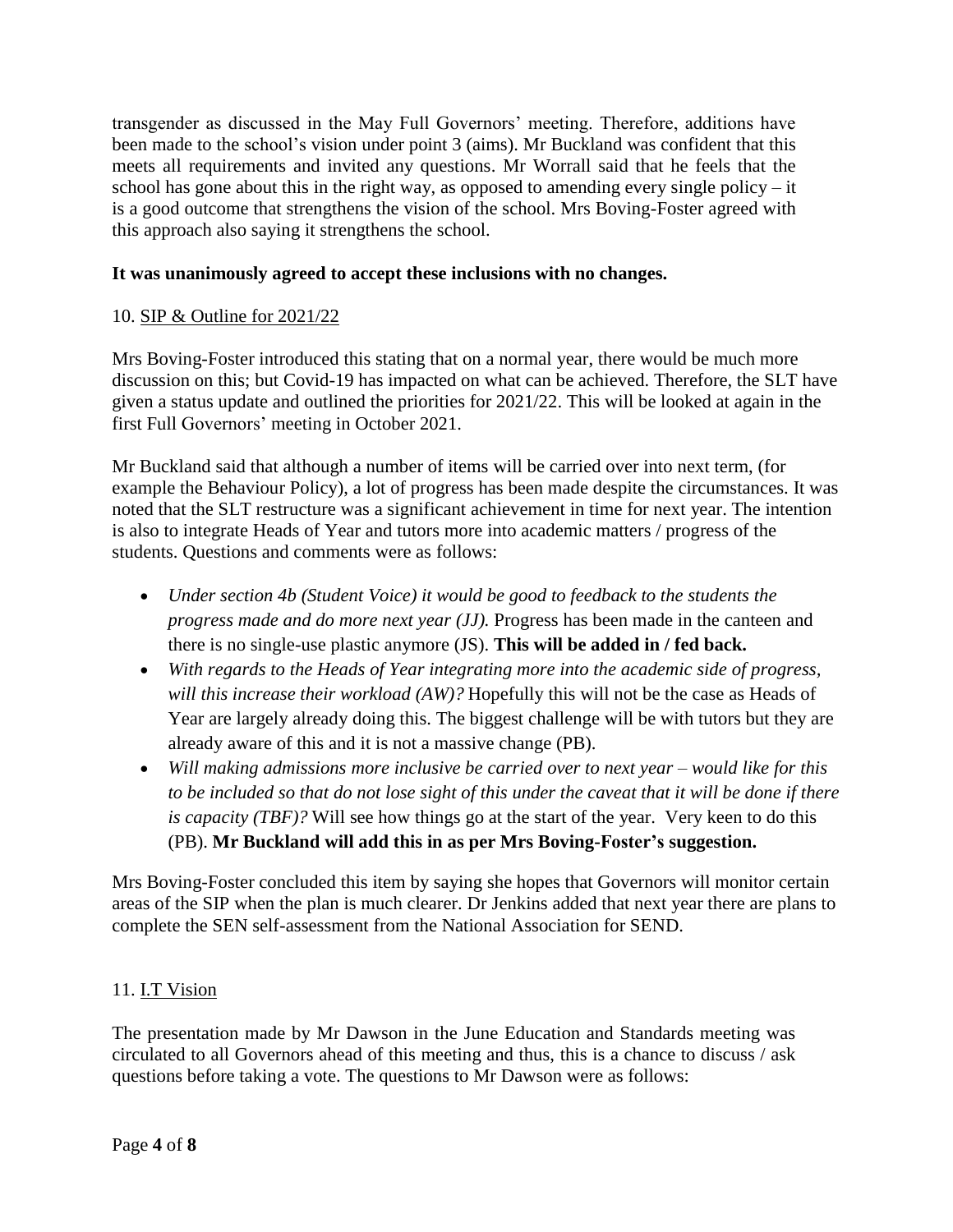- *Should this go ahead, is there help for those living in blackspots for I.T. / internet connection and are there many struggling (JM)?* Problems are few and far between and look at any individual cases to try and resolve them. The system also has the capacity for students to download everything they need before they leave school (RD).
- *What happens in cases where parents don't pay? What steps will be taken to remedy this (JR)?* Should this be approved, this is something to decide. There are different options – the most cost effective way is to buy the iPads outright, but not all families are in a position to do this. The school could foot the bill at the end of the month and the provider chases any outstanding payments. There is also a company insurance scheme against non-payment. This is all to discuss over the coming months (RD).
- Preference for an insurance policy to be put in place (JR). Ethical debate as vast majority will pay and they are incurring the cost for the insurance policy for what will likely be a minority (RD).
- *Ensure that the school does not scare people away with this and that it is clearly explained before (JR).* The advice have been given is to start in primary schools with this to set the expectation (RD).
- *Is 32GB enough memory bearing in mind they will put their own stuff on at home (TBF)?* This will be something to look at if approved when it goes out to tender. It should be enough as the cloud will alleviate a lot of this (RD).
- *There could be some people who are against this, taking the position that they pay their taxes and education is thus meant to be free (JJ).* This could well be the case and it is always a difficult thing to ask for contributions. However, believe that can sell this idea and being prepared for this opinion being voiced is best. Also worth noting that there are a lot of children out of catchment, for example, and parents are willing to pay transport costs to send their child to QEGS (RD).
- *Will the insurance cover screen breakages, as this is a very common way in which phones / tablets get broken (CH)?* During the tender process will ask for rubber cover, which will be the best way to protect the screen. The insurance will also be a swap in and swap out scheme, although it is noted that making claims will cause more paperwork. There will also be a surplus amount of iPads (10%) in school to cover the time taken to get a new one (RD).
- *Presumably there will be exclusions on the insurance (CH)?* Yes, they will have to keep the covers on (RD).
- *With regards to what the children stream at home, will school be applying filters to control this (CH)?* As the iPads will be legally owned by the families, there will be no filters (cannot filter what a child has on their phone for instance) so will be relying on parental responsibility. However, the system means that when the children are in school, all their apps from home are pushed out and they cannot use them. Additionally the children know that their device can be plugged in by school to look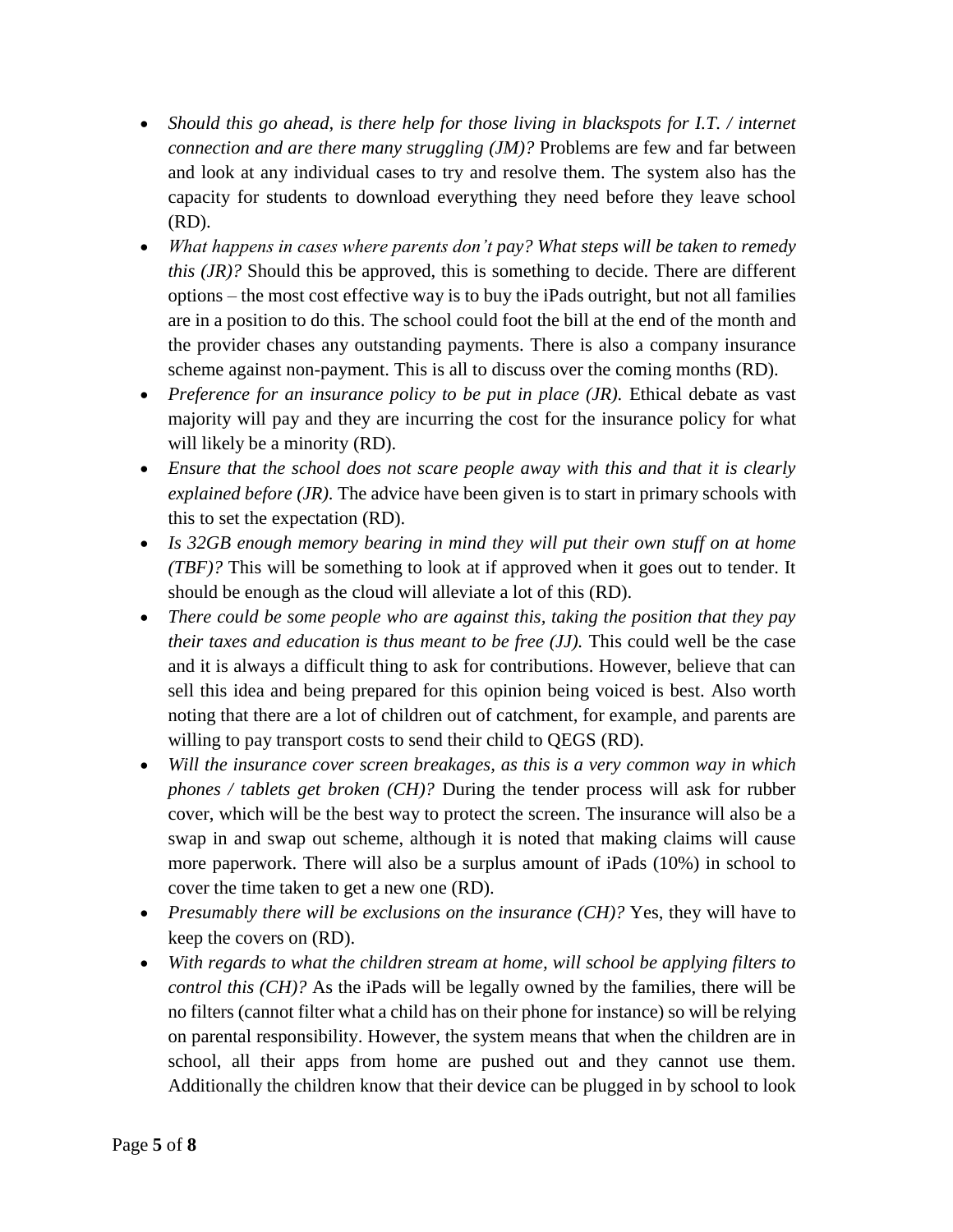at work, for instance and so this will perhaps deter them. It is expected that there will be more safeguarding issues highlighted (RD).

- Is the I.T. system in school sufficient to cope with this (CH)? School is working through a plan to get to where it needs to be. The speed of the internet is fine and not a problem (RD).
- *The hope is to make this system a USP for the school – it will be the second setting in Cumbria to do this but it is happening all over the country. For those who object, the children can be given an iPad in the morning and then leave it in school at the end of the day (PB).*
- *Great move for the school but what happens if the network goes down (PA)?* The school is not going to be paperless – still have exercise books for example. Additionally, there are better contingencies with the servers so if one breaks there is another one which will run (RD).

**There being no further questions or comments, the discussion drew to a close. A vote was taken and it was unanimously agreed to adopt Mr Dawson's proposal. Mr Buckland praised Mr Dawson for the extensive amount of work he has done on this.**

### 12. Admissions Policy

Firstly, Mr Buckland requested the annual approval from the Governors to increase the PAN to 160. **The Governors unanimously agreed to the increase in the PAN to 160.** 

This has been updated to reflect legal changes which will come into effect from 1<sup>st</sup> September 2021 (rules around internationally adopted children and testing moved to once a term for inyear applicants to the school). There were no questions or comments. **The Governors unanimously agreed to adopt the policy.**

Mr Buckland also wished to update Governors that there have been almost 400 applications for the entrance test, which is the most the school has ever had. His congratulations to the outreach team were noted and this was echoed by Mrs Boving-Foster.

# 13. Health and Safety

As Mr Miller had given his apologies for the meeting, he sent the following update via email:

*"Things are getting looked at again now the Covid situation is improving. I am quite happy as things are getting sorted - ladders register set up and inspections carried out, damp in the end wall getting done over summer. Myself and Jane are also going to review the H & S policy over the summer break. Jane has also started the ball rolling with a County Council inspection after September."*

There were no further updates, questions or comments.

# 14. Safeguarding

Page **6** of **8**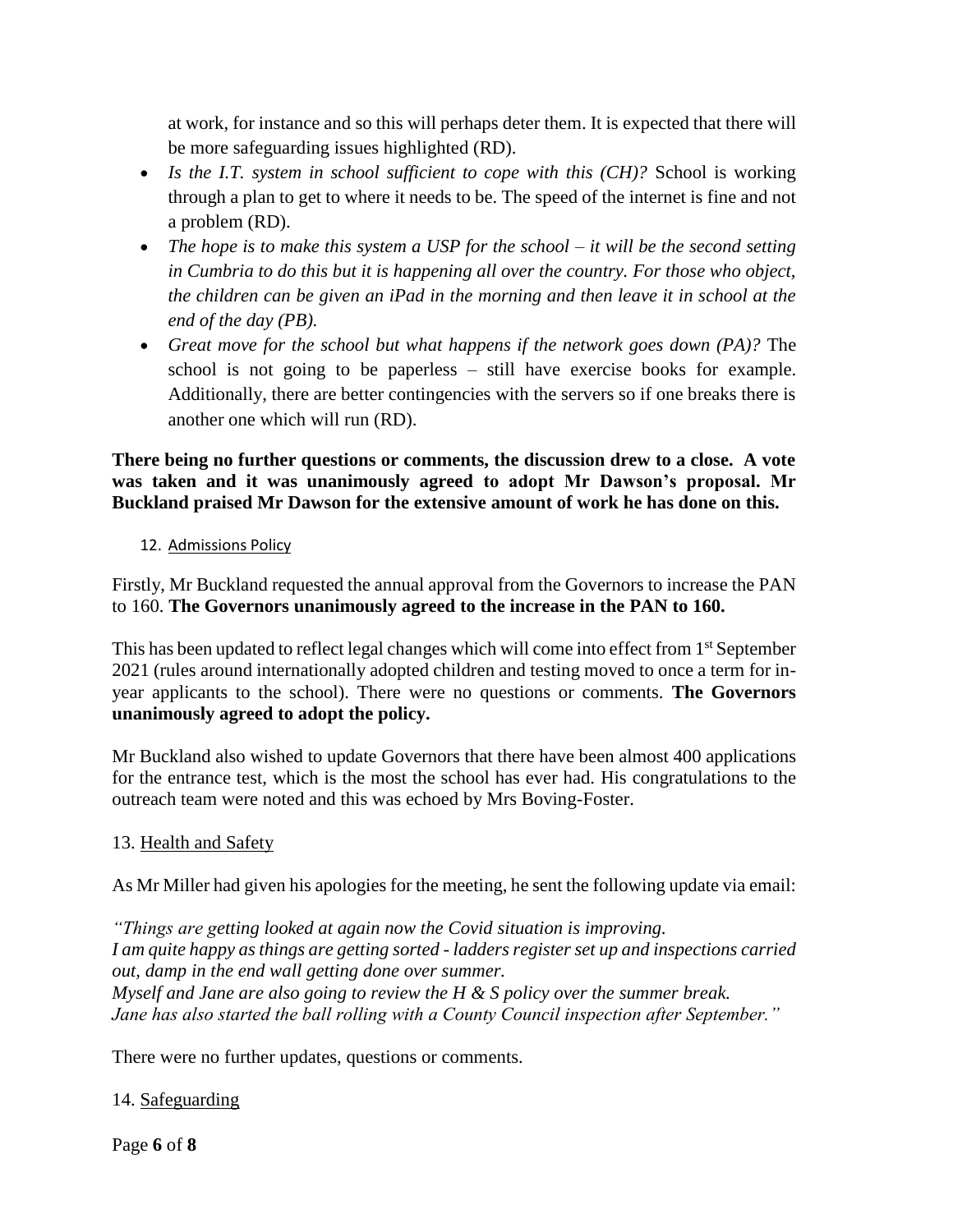.Mr Martin reported that alongside Mr Buckland's Headteacher's update, he had attached a Wedge report so that Governors can see where the school is up to. Mental health needs have increased but internal capacity in this area has doubled with some complicated Year 7 cases from September. However, despite the increase in capacity, it is always fully used up with room for more. Dr Jenkins added that in her experience, however much support is commissioned it is always used up and the school is not alone in this feeling.

# 15. Governor Training

Mrs Boving-Foster informed Governors that Mr Shephard's term of office would be coming to an end on 31<sup>st</sup> August 2021 and would not be serving another term. This therefore leaves a vacancy on the board. Mr Worrall has used the NGA tool to try and source a new Governor without success. Mrs Boving-Foster asked that if anyone knows of someone with educational or financial experience and may be willing to take up the post to please email her. If after the summer break there are no suggestions, will look to recruit a parent Governor.

Additionally, Mrs Boving-Foster said that she would like to reassemble the OFSTED group, consisting of herself, Dr Jenkins and Mr Worrall. It would be great to have some more Governors in this group and asked anyone else who would like to get involved to email her over the summer break.

#### 16. Headteacher's Report

In addition to the previously circulated report, Mr Buckland had an update regarding Covid-19. At the moment, there will be no bubbles from September and there will be a cycle of whole school testing in September. Mr Buckland asked if any Governors would be able to volunteer to help undertake this. There are concerns over the rising numbers of cases in the Eden Valley and this poses questions over results day. All other schools in the area are planning to go ahead with these and QEGS will also be open but students will be discouraged from coming into school where possible, with results sent via EduLink. However, the support in school will be there should students need it, particularly the A-Level students.

### **Action point: Mr Buckland to send Miss McMann details regarding the testing in September to circulate to Governors.**

#### 17. Meeting Dates

.

A draft of the meeting dates had previously been circulated. There is a little tweaking to do with the November Finance meeting to ensure the payroll deadline is met should the Governors agree to any pay progressions as a result of the appraisal process. It was agreed that all being well with Covid-19 that Full Governors' meetings would resume in school,